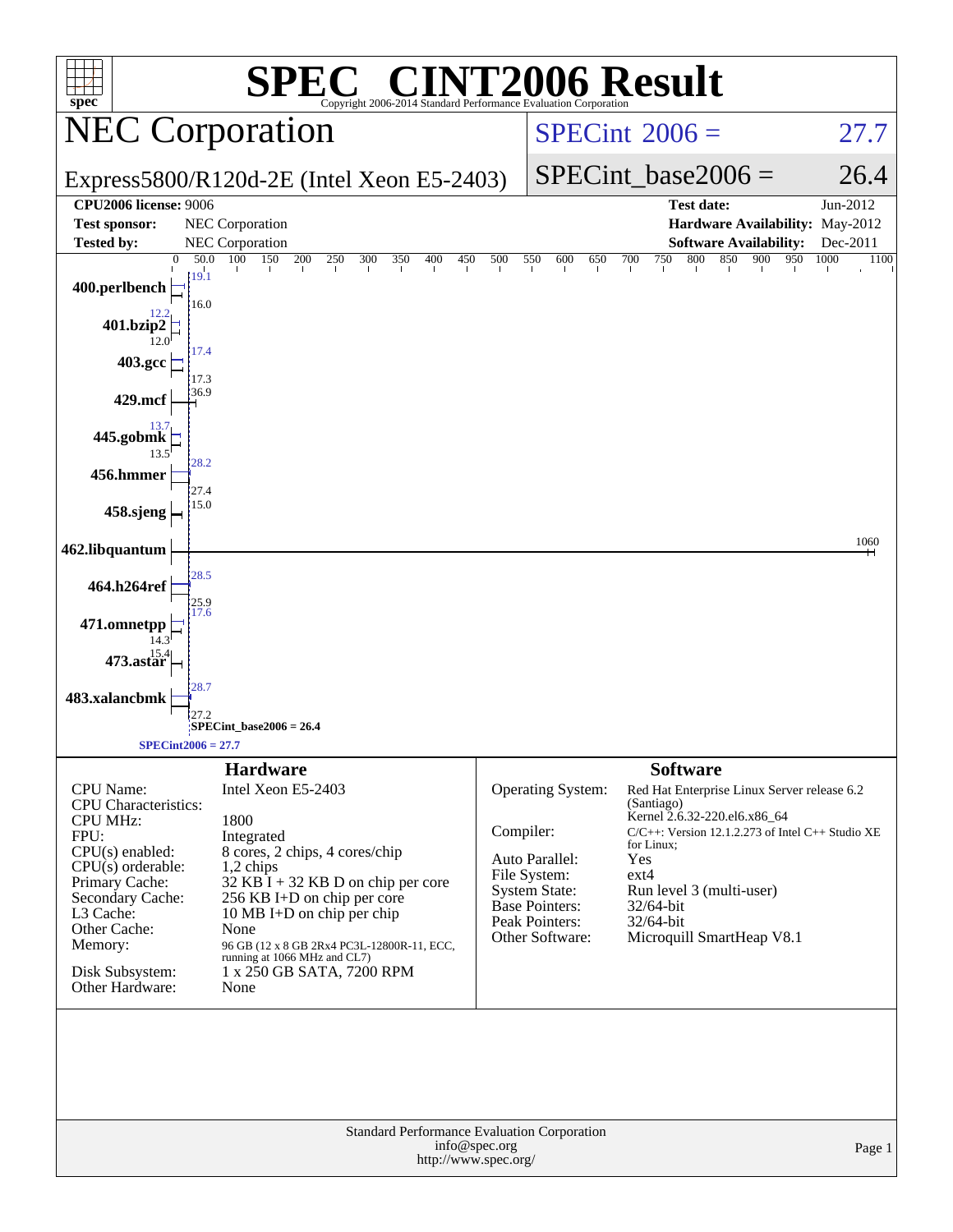

# **[SPEC CINT2006 Result](http://www.spec.org/auto/cpu2006/Docs/result-fields.html#SPECCINT2006Result)**

## NEC Corporation

## $SPECint2006 = 27.7$  $SPECint2006 = 27.7$

Express5800/R120d-2E (Intel Xeon E5-2403)

SPECint base2006 =  $26.4$ 

#### **[CPU2006 license:](http://www.spec.org/auto/cpu2006/Docs/result-fields.html#CPU2006license)** 9006 **[Test date:](http://www.spec.org/auto/cpu2006/Docs/result-fields.html#Testdate)** Jun-2012

**[Test sponsor:](http://www.spec.org/auto/cpu2006/Docs/result-fields.html#Testsponsor)** NEC Corporation **[Hardware Availability:](http://www.spec.org/auto/cpu2006/Docs/result-fields.html#HardwareAvailability)** May-2012 **[Tested by:](http://www.spec.org/auto/cpu2006/Docs/result-fields.html#Testedby)** NEC Corporation **[Software Availability:](http://www.spec.org/auto/cpu2006/Docs/result-fields.html#SoftwareAvailability)** Dec-2011

### **[Results Table](http://www.spec.org/auto/cpu2006/Docs/result-fields.html#ResultsTable)**

|                    | <b>Base</b>               |         |                |                 |                |             | <b>Peak</b>    |              |                |              |                |              |
|--------------------|---------------------------|---------|----------------|-----------------|----------------|-------------|----------------|--------------|----------------|--------------|----------------|--------------|
| <b>Benchmark</b>   | <b>Seconds</b>            | Ratio   | <b>Seconds</b> | Ratio           | <b>Seconds</b> | Ratio       | <b>Seconds</b> | <b>Ratio</b> | <b>Seconds</b> | <b>Ratio</b> | <b>Seconds</b> | <b>Ratio</b> |
| $ 400$ .perlbench  | 613                       | 15.9    | 609            | 16.1            | 609            | 16.0        | 511            | 19.1         | 512            | 19.1         | 512            | 19.1         |
| 401.bzip2          | 804                       | 12.0    | 804            | 12.0            | 803            | 12.0        | 788            | 12.3         | 790            | 12.2         | <b>790</b>     | 12.2         |
| $403.\mathrm{gcc}$ | 465                       | 17.3    | 464            | 17.3            | 464            | 17.3        | 462            | <u>17.4</u>  | 462            | 17.4         | 462            | 17.4         |
| $429$ mcf          | 247                       | 36.9    | 248            | 36.8            | 245            | 37.2        | 247            | 36.9         | 248            | 36.8         | 245            | 37.2         |
| $445$ .gobmk       | 779                       | 13.5    | 776            | 13.5            | 780            | 13.5        | 768            | 13.7         | 768            | 13.7         | 768            | 13.7         |
| 456.hmmer          | 340                       | 27.4    | 341            | 27.3            | 340            | 27.5        | 331            | 28.2         | 331            | 28.2         | 331            | 28.2         |
| $458$ .sjeng       | 806                       | 15.0    | 806            | 15.0            | 805            | 15.0        | 806            | 15.0         | 806            | <b>15.0</b>  | 805            | 15.0         |
| 462.libquantum     | 19.5                      | 1060    | 19.3           | 1070            | 19.5           | 1060        | 19.5           | 1060         | 19.3           | 1070         | 19.5           | 1060         |
| 464.h264ref        | 861                       | 25.7    | 854            | 25.9            | 854            | 25.9        | 776            | 28.5         | 776            | 28.5         | 781            | 28.3         |
| 471.omnetpp        | 438                       | 14.3    | 436            | 14.3            | 436            | 14.3        | 354            | 17.6         | 354            | 17.7         | 355            | 17.6         |
| $473$ . astar      | 457                       | 15.4    | 453            | 15.5            | 455            | <u>15.4</u> | 457            | 15.4         | 453            | 15.5         | 455            | 15.4         |
| 483.xalancbmk      | 253                       | 27.2    | 253            | 27.3            | 259            | 26.7        | 240            | 28.7         | 240            | 28.7         | 241            | 28.7         |
|                    | $\mathbf{D} = \mathbf{1}$ | tur 11. |                | 1.3.1.<br>$-41$ |                |             |                |              |                |              |                |              |

Results appear in the [order in which they were run.](http://www.spec.org/auto/cpu2006/Docs/result-fields.html#RunOrder) Bold underlined text [indicates a median measurement.](http://www.spec.org/auto/cpu2006/Docs/result-fields.html#Median)

## **[Operating System Notes](http://www.spec.org/auto/cpu2006/Docs/result-fields.html#OperatingSystemNotes)**

Stack size set to unlimited using "ulimit -s unlimited"

### **[Platform Notes](http://www.spec.org/auto/cpu2006/Docs/result-fields.html#PlatformNotes)**

 BIOS Settings: Energy Performance: Performance

### **[General Notes](http://www.spec.org/auto/cpu2006/Docs/result-fields.html#GeneralNotes)**

Environment variables set by runspec before the start of the run: KMP\_AFFINITY = "granularity=fine,scatter" LD\_LIBRARY\_PATH = "/home/cpu2006/libs/32:/home/cpu2006/libs/64"  $OMP_NUM_THREADS = "8"$ 

 The Express5800/R120d-1E and the Express5800/R120d-2E models are electronically equivalent. The results have been measured on the Express5800/R120d-2E model.

 Added glibc-static-2.12-1.47.el6.x86\_64.rpm to enable static linking

 Transparent Huge Pages enabled with: echo always > /sys/kernel/mm/redhat\_transparent\_hugepage/enabled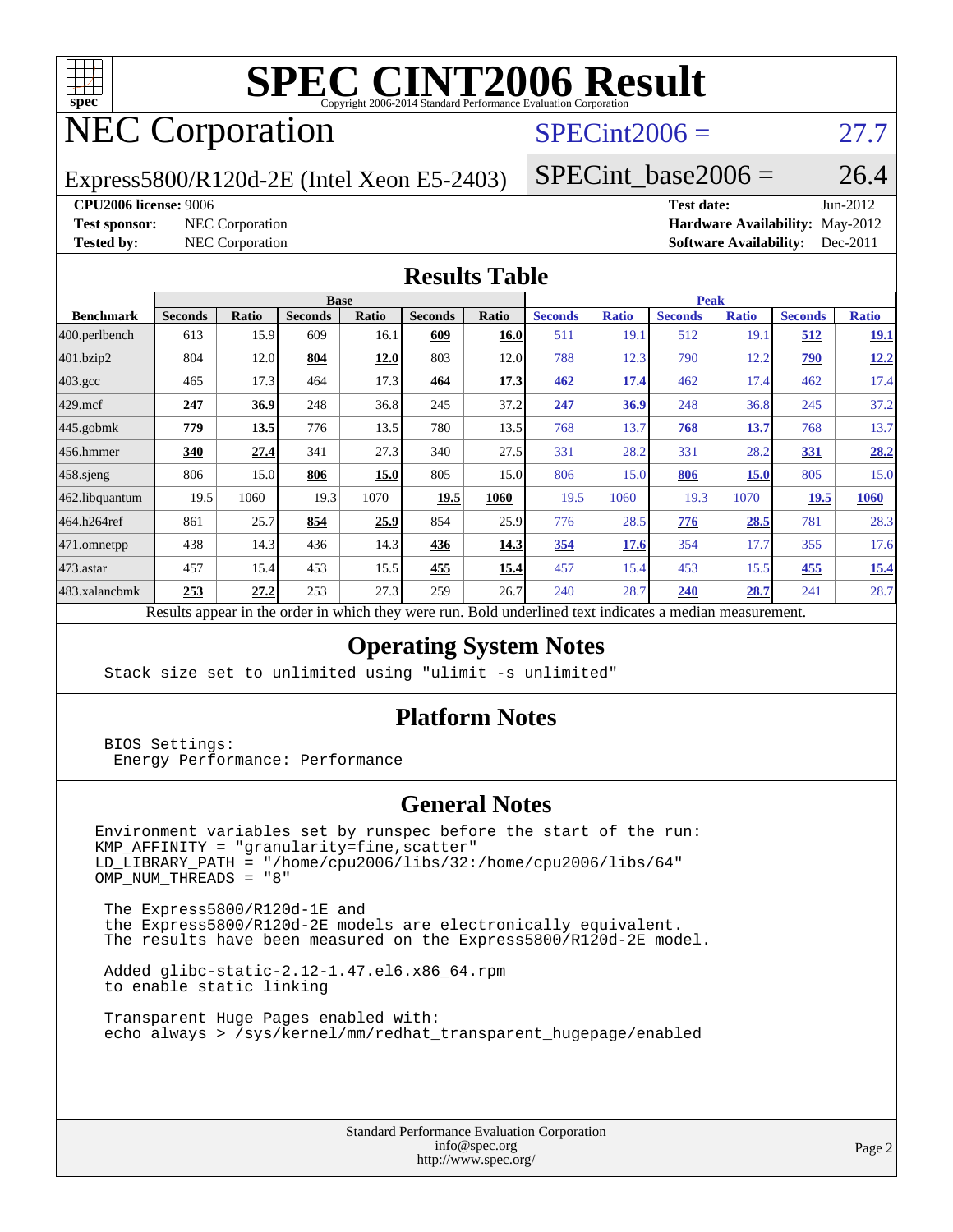

# **[SPEC CINT2006 Result](http://www.spec.org/auto/cpu2006/Docs/result-fields.html#SPECCINT2006Result)**

## NEC Corporation

 $SPECint2006 = 27.7$  $SPECint2006 = 27.7$ 

Express5800/R120d-2E (Intel Xeon E5-2403)

#### **[CPU2006 license:](http://www.spec.org/auto/cpu2006/Docs/result-fields.html#CPU2006license)** 9006 **[Test date:](http://www.spec.org/auto/cpu2006/Docs/result-fields.html#Testdate)** Jun-2012

**[Test sponsor:](http://www.spec.org/auto/cpu2006/Docs/result-fields.html#Testsponsor)** NEC Corporation **[Hardware Availability:](http://www.spec.org/auto/cpu2006/Docs/result-fields.html#HardwareAvailability)** May-2012

SPECint base2006 =  $26.4$ 

**[Tested by:](http://www.spec.org/auto/cpu2006/Docs/result-fields.html#Testedby)** NEC Corporation **[Software Availability:](http://www.spec.org/auto/cpu2006/Docs/result-fields.html#SoftwareAvailability)** Dec-2011

## **[Base Compiler Invocation](http://www.spec.org/auto/cpu2006/Docs/result-fields.html#BaseCompilerInvocation)**

[C benchmarks](http://www.spec.org/auto/cpu2006/Docs/result-fields.html#Cbenchmarks):  $\text{icc}$   $-\text{m64}$ 

[C++ benchmarks:](http://www.spec.org/auto/cpu2006/Docs/result-fields.html#CXXbenchmarks) [icpc -m64](http://www.spec.org/cpu2006/results/res2012q3/cpu2006-20120617-22914.flags.html#user_CXXbase_intel_icpc_64bit_fc66a5337ce925472a5c54ad6a0de310)

## **[Base Portability Flags](http://www.spec.org/auto/cpu2006/Docs/result-fields.html#BasePortabilityFlags)**

 400.perlbench: [-DSPEC\\_CPU\\_LP64](http://www.spec.org/cpu2006/results/res2012q3/cpu2006-20120617-22914.flags.html#b400.perlbench_basePORTABILITY_DSPEC_CPU_LP64) [-DSPEC\\_CPU\\_LINUX\\_X64](http://www.spec.org/cpu2006/results/res2012q3/cpu2006-20120617-22914.flags.html#b400.perlbench_baseCPORTABILITY_DSPEC_CPU_LINUX_X64) 401.bzip2: [-DSPEC\\_CPU\\_LP64](http://www.spec.org/cpu2006/results/res2012q3/cpu2006-20120617-22914.flags.html#suite_basePORTABILITY401_bzip2_DSPEC_CPU_LP64) 403.gcc: [-DSPEC\\_CPU\\_LP64](http://www.spec.org/cpu2006/results/res2012q3/cpu2006-20120617-22914.flags.html#suite_basePORTABILITY403_gcc_DSPEC_CPU_LP64) 429.mcf: [-DSPEC\\_CPU\\_LP64](http://www.spec.org/cpu2006/results/res2012q3/cpu2006-20120617-22914.flags.html#suite_basePORTABILITY429_mcf_DSPEC_CPU_LP64) 445.gobmk: [-DSPEC\\_CPU\\_LP64](http://www.spec.org/cpu2006/results/res2012q3/cpu2006-20120617-22914.flags.html#suite_basePORTABILITY445_gobmk_DSPEC_CPU_LP64) 456.hmmer: [-DSPEC\\_CPU\\_LP64](http://www.spec.org/cpu2006/results/res2012q3/cpu2006-20120617-22914.flags.html#suite_basePORTABILITY456_hmmer_DSPEC_CPU_LP64) 458.sjeng: [-DSPEC\\_CPU\\_LP64](http://www.spec.org/cpu2006/results/res2012q3/cpu2006-20120617-22914.flags.html#suite_basePORTABILITY458_sjeng_DSPEC_CPU_LP64) 462.libquantum: [-DSPEC\\_CPU\\_LP64](http://www.spec.org/cpu2006/results/res2012q3/cpu2006-20120617-22914.flags.html#suite_basePORTABILITY462_libquantum_DSPEC_CPU_LP64) [-DSPEC\\_CPU\\_LINUX](http://www.spec.org/cpu2006/results/res2012q3/cpu2006-20120617-22914.flags.html#b462.libquantum_baseCPORTABILITY_DSPEC_CPU_LINUX) 464.h264ref: [-DSPEC\\_CPU\\_LP64](http://www.spec.org/cpu2006/results/res2012q3/cpu2006-20120617-22914.flags.html#suite_basePORTABILITY464_h264ref_DSPEC_CPU_LP64) 471.omnetpp: [-DSPEC\\_CPU\\_LP64](http://www.spec.org/cpu2006/results/res2012q3/cpu2006-20120617-22914.flags.html#suite_basePORTABILITY471_omnetpp_DSPEC_CPU_LP64) 473.astar: [-DSPEC\\_CPU\\_LP64](http://www.spec.org/cpu2006/results/res2012q3/cpu2006-20120617-22914.flags.html#suite_basePORTABILITY473_astar_DSPEC_CPU_LP64) 483.xalancbmk: [-DSPEC\\_CPU\\_LP64](http://www.spec.org/cpu2006/results/res2012q3/cpu2006-20120617-22914.flags.html#suite_basePORTABILITY483_xalancbmk_DSPEC_CPU_LP64) [-DSPEC\\_CPU\\_LINUX](http://www.spec.org/cpu2006/results/res2012q3/cpu2006-20120617-22914.flags.html#b483.xalancbmk_baseCXXPORTABILITY_DSPEC_CPU_LINUX)

## **[Base Optimization Flags](http://www.spec.org/auto/cpu2006/Docs/result-fields.html#BaseOptimizationFlags)**

[C benchmarks](http://www.spec.org/auto/cpu2006/Docs/result-fields.html#Cbenchmarks):

[-xSSE4.2](http://www.spec.org/cpu2006/results/res2012q3/cpu2006-20120617-22914.flags.html#user_CCbase_f-xSSE42_f91528193cf0b216347adb8b939d4107) [-ipo](http://www.spec.org/cpu2006/results/res2012q3/cpu2006-20120617-22914.flags.html#user_CCbase_f-ipo) [-O3](http://www.spec.org/cpu2006/results/res2012q3/cpu2006-20120617-22914.flags.html#user_CCbase_f-O3) [-no-prec-div](http://www.spec.org/cpu2006/results/res2012q3/cpu2006-20120617-22914.flags.html#user_CCbase_f-no-prec-div) [-parallel](http://www.spec.org/cpu2006/results/res2012q3/cpu2006-20120617-22914.flags.html#user_CCbase_f-parallel) [-opt-prefetch](http://www.spec.org/cpu2006/results/res2012q3/cpu2006-20120617-22914.flags.html#user_CCbase_f-opt-prefetch) [-auto-p32](http://www.spec.org/cpu2006/results/res2012q3/cpu2006-20120617-22914.flags.html#user_CCbase_f-auto-p32)

[C++ benchmarks:](http://www.spec.org/auto/cpu2006/Docs/result-fields.html#CXXbenchmarks) [-xSSE4.2](http://www.spec.org/cpu2006/results/res2012q3/cpu2006-20120617-22914.flags.html#user_CXXbase_f-xSSE42_f91528193cf0b216347adb8b939d4107) [-ipo](http://www.spec.org/cpu2006/results/res2012q3/cpu2006-20120617-22914.flags.html#user_CXXbase_f-ipo) [-O3](http://www.spec.org/cpu2006/results/res2012q3/cpu2006-20120617-22914.flags.html#user_CXXbase_f-O3) [-no-prec-div](http://www.spec.org/cpu2006/results/res2012q3/cpu2006-20120617-22914.flags.html#user_CXXbase_f-no-prec-div) [-opt-prefetch](http://www.spec.org/cpu2006/results/res2012q3/cpu2006-20120617-22914.flags.html#user_CXXbase_f-opt-prefetch) [-auto-p32](http://www.spec.org/cpu2006/results/res2012q3/cpu2006-20120617-22914.flags.html#user_CXXbase_f-auto-p32)

[-Wl,-z,muldefs](http://www.spec.org/cpu2006/results/res2012q3/cpu2006-20120617-22914.flags.html#user_CXXbase_link_force_multiple1_74079c344b956b9658436fd1b6dd3a8a) [-L/opt/SmartHeap\\_8.1/lib64 -lsmartheap64](http://www.spec.org/cpu2006/results/res2012q3/cpu2006-20120617-22914.flags.html#user_CXXbase_SmartHeap64_7ff9c3d8ca51c2767359d6aa2f519d77)

## **[Base Other Flags](http://www.spec.org/auto/cpu2006/Docs/result-fields.html#BaseOtherFlags)**

[C benchmarks](http://www.spec.org/auto/cpu2006/Docs/result-fields.html#Cbenchmarks):

403.gcc: [-Dalloca=\\_alloca](http://www.spec.org/cpu2006/results/res2012q3/cpu2006-20120617-22914.flags.html#b403.gcc_baseEXTRA_CFLAGS_Dalloca_be3056838c12de2578596ca5467af7f3)

## **[Peak Compiler Invocation](http://www.spec.org/auto/cpu2006/Docs/result-fields.html#PeakCompilerInvocation)**

[C benchmarks \(except as noted below\)](http://www.spec.org/auto/cpu2006/Docs/result-fields.html#Cbenchmarksexceptasnotedbelow):  $\text{icc}$  -m64

Continued on next page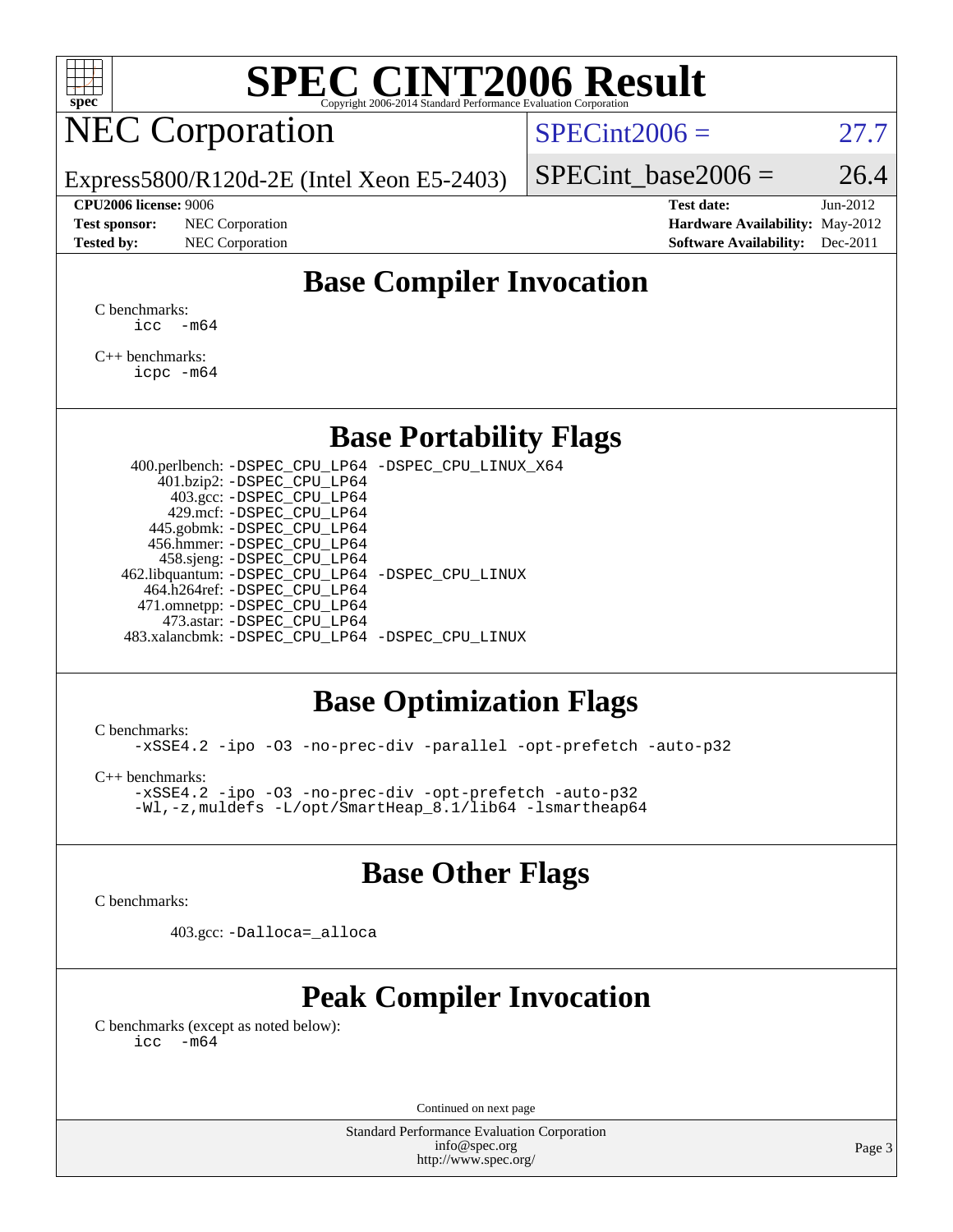

# **[SPEC CINT2006 Result](http://www.spec.org/auto/cpu2006/Docs/result-fields.html#SPECCINT2006Result)**

NEC Corporation

 $SPECint2006 = 27.7$  $SPECint2006 = 27.7$ 

Express5800/R120d-2E (Intel Xeon E5-2403)

SPECint base2006 =  $26.4$ 

**[Tested by:](http://www.spec.org/auto/cpu2006/Docs/result-fields.html#Testedby)** NEC Corporation **[Software Availability:](http://www.spec.org/auto/cpu2006/Docs/result-fields.html#SoftwareAvailability)** Dec-2011

**[CPU2006 license:](http://www.spec.org/auto/cpu2006/Docs/result-fields.html#CPU2006license)** 9006 **[Test date:](http://www.spec.org/auto/cpu2006/Docs/result-fields.html#Testdate)** Jun-2012 **[Test sponsor:](http://www.spec.org/auto/cpu2006/Docs/result-fields.html#Testsponsor)** NEC Corporation **[Hardware Availability:](http://www.spec.org/auto/cpu2006/Docs/result-fields.html#HardwareAvailability)** May-2012

## **[Peak Compiler Invocation \(Continued\)](http://www.spec.org/auto/cpu2006/Docs/result-fields.html#PeakCompilerInvocation)**

400.perlbench: [icc -m32](http://www.spec.org/cpu2006/results/res2012q3/cpu2006-20120617-22914.flags.html#user_peakCCLD400_perlbench_intel_icc_a6a621f8d50482236b970c6ac5f55f93)

445.gobmk: [icc -m32](http://www.spec.org/cpu2006/results/res2012q3/cpu2006-20120617-22914.flags.html#user_peakCCLD445_gobmk_intel_icc_a6a621f8d50482236b970c6ac5f55f93)

464.h264ref: [icc -m32](http://www.spec.org/cpu2006/results/res2012q3/cpu2006-20120617-22914.flags.html#user_peakCCLD464_h264ref_intel_icc_a6a621f8d50482236b970c6ac5f55f93)

[C++ benchmarks \(except as noted below\):](http://www.spec.org/auto/cpu2006/Docs/result-fields.html#CXXbenchmarksexceptasnotedbelow) [icpc -m32](http://www.spec.org/cpu2006/results/res2012q3/cpu2006-20120617-22914.flags.html#user_CXXpeak_intel_icpc_4e5a5ef1a53fd332b3c49e69c3330699)

473.astar: [icpc -m64](http://www.spec.org/cpu2006/results/res2012q3/cpu2006-20120617-22914.flags.html#user_peakCXXLD473_astar_intel_icpc_64bit_fc66a5337ce925472a5c54ad6a0de310)

## **[Peak Portability Flags](http://www.spec.org/auto/cpu2006/Docs/result-fields.html#PeakPortabilityFlags)**

```
 400.perlbench: -DSPEC_CPU_LINUX_IA32
    401.bzip2: -DSPEC_CPU_LP64
      403.gcc: -DSPEC_CPU_LP64
     429.mcf: -DSPEC_CPU_LP64
   456.hmmer: -DSPEC_CPU_LP64
    458.sjeng: -DSPEC_CPU_LP64
462.libquantum: -DSPEC_CPU_LP64 -DSPEC_CPU_LINUX
     473.astar: -DSPEC_CPU_LP64
483.xalancbmk: -DSPEC_CPU_LINUX
```
## **[Peak Optimization Flags](http://www.spec.org/auto/cpu2006/Docs/result-fields.html#PeakOptimizationFlags)**

[C benchmarks](http://www.spec.org/auto/cpu2006/Docs/result-fields.html#Cbenchmarks):

```
 400.perlbench: -xSSE4.2(pass 2) -prof-gen(pass 1) -ipo(pass 2)
           -O3(pass 2) -no-prec-div(pass 2) -prof-use(pass 2)
          -opt-prefetch -ansi-alias
   401.bzip2: -xSSE4.2(pass 2) -prof-gen(pass 1) -ipo(pass 2)
           -O3(pass 2) -no-prec-div -prof-use(pass 2) -auto-ilp32
           -opt-prefetch -ansi-alias
    403.gcc: -xSSE4.2 -ipo -O3 -no-prec-div -inline-calloc
           -opt-malloc-options=3 -auto-ilp32
   429.mcf: basepeak = yes
  445.gobmk: -xSSE4.2(pass 2) -prof-gen(pass 1) -prof-use(pass 2)
           -ansi-alias
  456.hmmer: -xSSE4.2 -ipo -O3 -no-prec-div -unroll2 -auto-ilp32
           -ansi-alias
```
Continued on next page